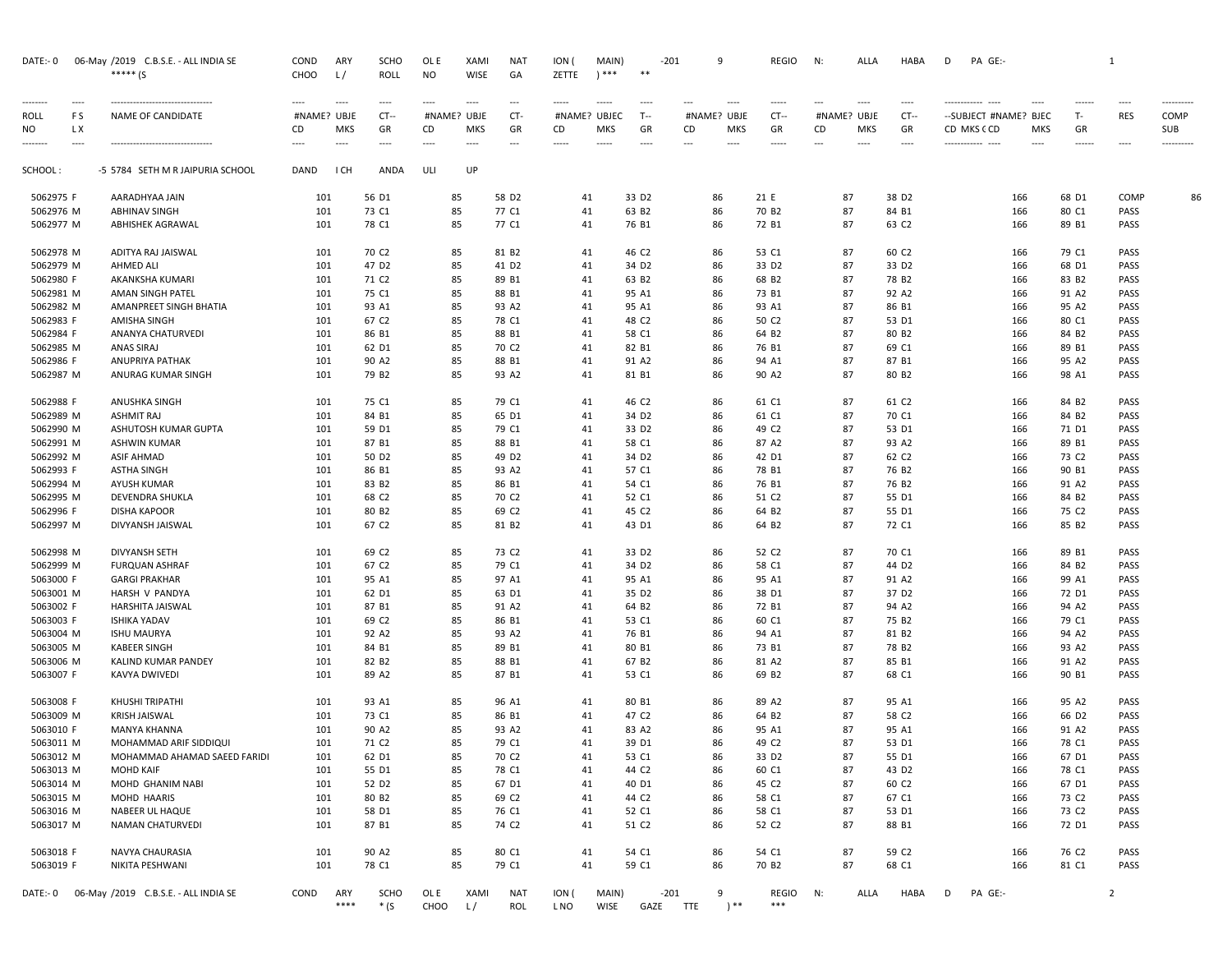|                  | ----               |                                                       | ----                       | $\cdots$        | ----                  | $\cdots$                   | ----               | ---                                   | -----                                                                                                                                                                                                                                                                                                                                                                                                                                                                                                  | $\cdots$            | $\cdots$           | $\overline{\phantom{a}}$       | ----                           | -----                                                                                                                                                                                                                                                                                                                                                                                                                                                                                            | ---<br>----                                    | $\cdots$              | ------------<br>$\sim$                                   | $---$               | ------            | $\cdots$             | ----------         |
|------------------|--------------------|-------------------------------------------------------|----------------------------|-----------------|-----------------------|----------------------------|--------------------|---------------------------------------|--------------------------------------------------------------------------------------------------------------------------------------------------------------------------------------------------------------------------------------------------------------------------------------------------------------------------------------------------------------------------------------------------------------------------------------------------------------------------------------------------------|---------------------|--------------------|--------------------------------|--------------------------------|--------------------------------------------------------------------------------------------------------------------------------------------------------------------------------------------------------------------------------------------------------------------------------------------------------------------------------------------------------------------------------------------------------------------------------------------------------------------------------------------------|------------------------------------------------|-----------------------|----------------------------------------------------------|---------------------|-------------------|----------------------|--------------------|
| roll<br>NO       | FS<br>L X<br>$---$ | NAME OF CANDIDATE<br>-------------------------------- | #NAME? UBJE<br>CD<br>$---$ | MKS<br>$\cdots$ | $CT -$<br>GR<br>$---$ | #NAME? UBJE<br>CD<br>$---$ | <b>MKS</b><br>---- | CT-<br>GR<br>$\overline{\phantom{a}}$ | #NAME? UBJEC<br>CD<br>-----                                                                                                                                                                                                                                                                                                                                                                                                                                                                            | <b>MKS</b><br>----- | T--<br>GR<br>$---$ | CD<br>$\hspace{0.05cm} \ldots$ | #NAME? UBJE<br>MKS<br>$\cdots$ | $CT -$<br>GR<br>-----                                                                                                                                                                                                                                                                                                                                                                                                                                                                            | #NAME? UBJE<br>CD<br><b>MKS</b><br>---<br>---- | $CT -$<br>GR<br>$---$ | --SUBJECT #NAME? BJEC<br>CD MKS CCD<br>------------ ---- | <b>MKS</b><br>$---$ | $T -$<br>GR       | <b>RES</b>           | COMP<br>SUB        |
| SCHOOL :         |                    | -5 5784 SETH M R JAIPURIA SCHOOL                      | DAND                       | I CH            | ANDA                  | ULI                        | UP                 |                                       |                                                                                                                                                                                                                                                                                                                                                                                                                                                                                                        |                     |                    |                                |                                |                                                                                                                                                                                                                                                                                                                                                                                                                                                                                                  |                                                |                       |                                                          |                     | $- - - - - -$     | $\cdots$             | ----------         |
| 5063020 M        |                    | <b>OMEN BABU</b>                                      | 101                        |                 | 54 D <sub>2</sub>     | 85                         |                    | 64 D1                                 | 41                                                                                                                                                                                                                                                                                                                                                                                                                                                                                                     |                     | 41 D1              |                                | 86                             | 48 C <sub>2</sub>                                                                                                                                                                                                                                                                                                                                                                                                                                                                                | 87                                             | 56 C <sub>2</sub>     |                                                          | 166                 | 74 C <sub>2</sub> | <b>PASS</b>          |                    |
| 5063021 M        |                    | PANSHUL TULSANI                                       | 101                        |                 | 87 B1                 | 85                         |                    | 87 B1                                 | 41                                                                                                                                                                                                                                                                                                                                                                                                                                                                                                     |                     | 76 B1              |                                | 86                             | 85 A2                                                                                                                                                                                                                                                                                                                                                                                                                                                                                            | 87                                             | 93 A2                 |                                                          | 166                 | 81 C1             | PASS                 |                    |
| 5063022 M        |                    | PIYUSH JAISWAL                                        | 101                        |                 | 81 B2                 | 85                         |                    | 78 C1                                 | 41                                                                                                                                                                                                                                                                                                                                                                                                                                                                                                     |                     | 83 A2              |                                | 86                             | 86 A2                                                                                                                                                                                                                                                                                                                                                                                                                                                                                            | 87                                             | 82 B1                 |                                                          | 166                 | 93 A2             | PASS                 |                    |
| 5063023 F        |                    | PRACHI JAISWAL                                        | 101                        |                 | 66 C <sub>2</sub>     | 85                         |                    | 84 B2                                 | 41                                                                                                                                                                                                                                                                                                                                                                                                                                                                                                     |                     | 59 C1              |                                | 86                             | 57 C1                                                                                                                                                                                                                                                                                                                                                                                                                                                                                            | 87                                             | 61 C <sub>2</sub>     |                                                          | 166                 | 86 B <sub>2</sub> | PASS                 |                    |
| 5063024 M        |                    | PRADUM KUMAR                                          | 101                        |                 | 74 C1                 | 85                         |                    | 79 C1                                 | 41                                                                                                                                                                                                                                                                                                                                                                                                                                                                                                     |                     | 40 D1              |                                | 86                             | 61 C1                                                                                                                                                                                                                                                                                                                                                                                                                                                                                            | 87                                             | 73 C1                 |                                                          | 166                 | 90 B1             | PASS                 |                    |
| 5063025 F        |                    | PRAGYA GUPTA                                          | 101                        |                 | 86 B1                 | 85                         |                    | 86 B1                                 | 41                                                                                                                                                                                                                                                                                                                                                                                                                                                                                                     |                     | 89 A2              |                                | 86                             | 88 A2                                                                                                                                                                                                                                                                                                                                                                                                                                                                                            | 87                                             | 95 A1                 |                                                          | 166                 | 92 A2             | <b>PASS</b>          |                    |
| 5063026 M        |                    | PRATHAM MAAN YADAV                                    | 101                        |                 | 79 B <sub>2</sub>     | 85                         |                    | 80 C1                                 | 41                                                                                                                                                                                                                                                                                                                                                                                                                                                                                                     |                     | 60 C1              |                                | 86                             | 69 B <sub>2</sub>                                                                                                                                                                                                                                                                                                                                                                                                                                                                                | 87                                             | 70 C1                 |                                                          | 166                 | 89 B1             | PASS                 |                    |
| 5063027 M        |                    | PRATYUSH CHAURASIA                                    | 101                        |                 | 82 B <sub>2</sub>     | 85                         |                    | 89 B1                                 | 41                                                                                                                                                                                                                                                                                                                                                                                                                                                                                                     |                     | 91 A2              |                                | 86                             | 81 A2                                                                                                                                                                                                                                                                                                                                                                                                                                                                                            | 87                                             | 78 B <sub>2</sub>     |                                                          | 166                 | 96 A1             | PASS                 |                    |
| 5063028 F        |                    | PRIYANSHI AGRAWAL                                     | 101                        |                 | 75 C1                 | 85                         |                    | 71 C <sub>2</sub>                     | 41                                                                                                                                                                                                                                                                                                                                                                                                                                                                                                     |                     | 45 C <sub>2</sub>  |                                | 86                             | 59 C1                                                                                                                                                                                                                                                                                                                                                                                                                                                                                            | 87                                             | 75 B <sub>2</sub>     |                                                          | 166                 | 88 B1             | PASS                 |                    |
| 5063029 F        |                    | <b>RAKSHA SINGH</b>                                   | 101                        |                 | 87 B1                 | 85                         |                    | 98 A1                                 | 41                                                                                                                                                                                                                                                                                                                                                                                                                                                                                                     |                     | 85 A2              |                                | 86                             | 95 A1                                                                                                                                                                                                                                                                                                                                                                                                                                                                                            | 87                                             | 100 A1                |                                                          | 166                 | 100 A1            | PASS                 |                    |
| 5063030 M        |                    | RATNESH GUJRATI                                       | 101                        |                 | 76 C1                 | 85                         |                    | 75 C <sub>2</sub>                     | 41                                                                                                                                                                                                                                                                                                                                                                                                                                                                                                     |                     | 49 C <sub>2</sub>  |                                | 86                             | 59 C1                                                                                                                                                                                                                                                                                                                                                                                                                                                                                            | 87                                             | 68 C1                 |                                                          | 166                 | 83 B <sub>2</sub> | <b>PASS</b>          |                    |
| 5063031 F        |                    | RIDDHI KESHERI                                        | 101                        |                 | 90 A2                 | 85                         |                    | 96 A1                                 | 41                                                                                                                                                                                                                                                                                                                                                                                                                                                                                                     |                     | 74 B1              |                                | 86                             | 95 A1                                                                                                                                                                                                                                                                                                                                                                                                                                                                                            | 87                                             | 100 A1                |                                                          | 166                 | 98 A1             | PASS                 |                    |
| 5063032 F        |                    | <b>RIYA GUPTA</b>                                     | 101                        |                 | 64 D1                 | 85                         |                    | 69 C <sub>2</sub>                     | 41                                                                                                                                                                                                                                                                                                                                                                                                                                                                                                     |                     | 33 D <sub>2</sub>  |                                | 86                             | 41 D1                                                                                                                                                                                                                                                                                                                                                                                                                                                                                            | 87                                             | 33 D <sub>2</sub>     |                                                          | 166                 | 71 D1             | <b>PASS</b>          |                    |
| 5063033 F        |                    | <b>RUDRAKSHI GAUR</b>                                 | 101                        |                 | 88 A2                 | 85                         |                    | 88 B1                                 | 41                                                                                                                                                                                                                                                                                                                                                                                                                                                                                                     |                     | 64 B2              |                                | 86                             | 67 B <sub>2</sub>                                                                                                                                                                                                                                                                                                                                                                                                                                                                                | 87                                             | 70 C1                 |                                                          | 166                 | 92 A2             | PASS                 |                    |
| 5063034 F        |                    | S K SUMAIYA                                           | 101                        |                 | 89 A2                 | 85                         |                    | 91 A2                                 | 41                                                                                                                                                                                                                                                                                                                                                                                                                                                                                                     |                     | 55 C1              |                                | 86                             | 87 A2                                                                                                                                                                                                                                                                                                                                                                                                                                                                                            | 87                                             | 93 A2                 |                                                          | 166                 | 88 B1             | PASS                 |                    |
| 5063035 M        |                    | SANSKAR GUPTA                                         | 101                        |                 | 71 C <sub>2</sub>     | 85                         |                    | 78 C1                                 | 41                                                                                                                                                                                                                                                                                                                                                                                                                                                                                                     |                     | 36 D <sub>2</sub>  |                                | 86                             | 55 C1                                                                                                                                                                                                                                                                                                                                                                                                                                                                                            | 87                                             | 56 C <sub>2</sub>     |                                                          | 166                 | 76 C <sub>2</sub> | PASS                 |                    |
| 5063036 F        |                    | SARA MINHAJ                                           | 101                        |                 | 95 A1                 | 85                         |                    | 90 A2                                 | 41                                                                                                                                                                                                                                                                                                                                                                                                                                                                                                     |                     | 55 C1              |                                | 86                             | 63 B <sub>2</sub>                                                                                                                                                                                                                                                                                                                                                                                                                                                                                | 87                                             | 81 B <sub>2</sub>     |                                                          | 166                 | 86 B <sub>2</sub> | PASS                 |                    |
| 5063037 M        |                    | SARTHAK CHAUBEY                                       | 101                        |                 | 67 C <sub>2</sub>     | 85                         |                    | 71 C <sub>2</sub>                     | 41                                                                                                                                                                                                                                                                                                                                                                                                                                                                                                     |                     | 58 C1              |                                | 86                             | 51 C <sub>2</sub>                                                                                                                                                                                                                                                                                                                                                                                                                                                                                | 87                                             | 64 C2                 |                                                          | 166                 | 83 B <sub>2</sub> | <b>PASS</b>          |                    |
| 5063038 M        |                    | SARTHAK AGRAWAL                                       | 101                        |                 | 90 A2                 | 85                         |                    | 87 B1                                 | 41                                                                                                                                                                                                                                                                                                                                                                                                                                                                                                     |                     | 87 A2              |                                | 86                             | 74 B1                                                                                                                                                                                                                                                                                                                                                                                                                                                                                            | 87                                             | 94 A2                 |                                                          | 166                 | 94 A2             | PASS                 |                    |
| 5063039 M        |                    | SATVIK AGRAWAL                                        | 101                        |                 | 77 C1                 | 85                         |                    | 80 C1                                 | 41                                                                                                                                                                                                                                                                                                                                                                                                                                                                                                     |                     | 61 B2              |                                | 86                             | 68 B2                                                                                                                                                                                                                                                                                                                                                                                                                                                                                            | 87                                             | 69 C1                 |                                                          | 166                 | 95 A2             | PASS                 |                    |
| 5063040 M        |                    | SATYAM YADAV                                          | 101                        |                 |                       | 85                         |                    |                                       | 41                                                                                                                                                                                                                                                                                                                                                                                                                                                                                                     |                     |                    |                                | 86                             |                                                                                                                                                                                                                                                                                                                                                                                                                                                                                                  | 87                                             |                       |                                                          | 166                 |                   | ABST                 |                    |
| 5063041 M        |                    | SHASWAT PANDYA                                        | 101                        |                 | 76 C1                 | 85                         |                    | 66 D1                                 | 41                                                                                                                                                                                                                                                                                                                                                                                                                                                                                                     |                     | 46 C <sub>2</sub>  |                                | 86                             | 46 C <sub>2</sub>                                                                                                                                                                                                                                                                                                                                                                                                                                                                                | 87                                             | 66 C1                 |                                                          | 166                 | 73 C <sub>2</sub> | <b>PASS</b>          |                    |
| 5063042 M        |                    | SHIVAM BHASKAR                                        | 101                        |                 | 97 A1                 | 85                         |                    | 91 A2                                 | 41                                                                                                                                                                                                                                                                                                                                                                                                                                                                                                     |                     | 79 B1              |                                | 86                             | 91 A2                                                                                                                                                                                                                                                                                                                                                                                                                                                                                            | 87                                             | 94 A2                 |                                                          | 166                 | 95 A2             | <b>PASS</b>          |                    |
| 5063043 M        |                    | SHIVAM GUPTA                                          | 101                        |                 | 74 C1                 | 85                         |                    | 84 B2                                 | 41                                                                                                                                                                                                                                                                                                                                                                                                                                                                                                     |                     | 90 A2              |                                | 86                             | 86 A2                                                                                                                                                                                                                                                                                                                                                                                                                                                                                            | 87                                             | 89 B1                 |                                                          | 166                 | 94 A2             | <b>PASS</b>          |                    |
| 5063044 M        |                    | SHIVANK VERMA                                         | 101                        |                 | 86 B1                 | 85                         |                    | 91 A2                                 | 41                                                                                                                                                                                                                                                                                                                                                                                                                                                                                                     |                     | 67 B <sub>2</sub>  |                                | 86                             | 80 B1                                                                                                                                                                                                                                                                                                                                                                                                                                                                                            | 87                                             | 87 B1                 |                                                          | 166                 | 93 A2             | PASS                 |                    |
| 5063045 M        |                    | SHIVANSHU KESHARI                                     | 101                        |                 | 81 B2                 | 85                         |                    | 76 C1                                 | 41                                                                                                                                                                                                                                                                                                                                                                                                                                                                                                     |                     | 40 D1              |                                | 86                             | 63 B2                                                                                                                                                                                                                                                                                                                                                                                                                                                                                            | 87                                             | 67 C1                 |                                                          | 166                 | 75 C <sub>2</sub> | PASS                 |                    |
| 5063046 F        |                    | SHRADDHA PANDEY                                       | 101                        |                 | 88 A2                 | 85                         |                    | 96 A1                                 | 41                                                                                                                                                                                                                                                                                                                                                                                                                                                                                                     |                     | 81 B1              |                                | 86                             | 95 A1                                                                                                                                                                                                                                                                                                                                                                                                                                                                                            | 87                                             | 94 A2                 |                                                          | 166                 | 91 A2             | PASS                 |                    |
| 5063047 M        |                    | SHREEYANSH JAISWAL                                    | 101                        |                 | 58 D1                 | 85                         |                    | 73 C <sub>2</sub>                     | 41                                                                                                                                                                                                                                                                                                                                                                                                                                                                                                     |                     | 42 D1              |                                | 86                             | 49 C2                                                                                                                                                                                                                                                                                                                                                                                                                                                                                            | 87                                             | 53 D1                 |                                                          | 166                 | 73 C <sub>2</sub> | <b>PASS</b>          |                    |
| 5063048 M        |                    | <b>SHREY VERMA</b>                                    | 101                        |                 | 87 B1                 | 85                         |                    | 83 B2                                 | 41                                                                                                                                                                                                                                                                                                                                                                                                                                                                                                     |                     | 88 A2              |                                | 86                             | 81 A2                                                                                                                                                                                                                                                                                                                                                                                                                                                                                            | 87                                             | 90 A2                 |                                                          | 166                 | 88 B1             | PASS                 |                    |
| 5063049 F        |                    | SHREYA GUPTA                                          | 101                        |                 | 93 A1                 | 85                         |                    | 98 A1                                 | 41                                                                                                                                                                                                                                                                                                                                                                                                                                                                                                     |                     | 95 A1              |                                | 86                             | 96 A1                                                                                                                                                                                                                                                                                                                                                                                                                                                                                            | 87                                             | 91 A2                 |                                                          | 166                 | 98 A1             | <b>PASS</b>          |                    |
| 5063050 F        |                    | SHRUTI TIWARI                                         | 101                        |                 | 58 D1                 | 85                         |                    | 71 C <sub>2</sub>                     | 41                                                                                                                                                                                                                                                                                                                                                                                                                                                                                                     |                     | 46 C <sub>2</sub>  |                                | 86                             | 50 C <sub>2</sub>                                                                                                                                                                                                                                                                                                                                                                                                                                                                                | 87                                             | 45 D <sub>2</sub>     |                                                          | 166                 | 72 D1             | PASS                 |                    |
| 5063051 M        |                    | SHUBHAM KUMAR                                         | 101                        |                 | 90 A2                 | 85                         |                    | 70 C <sub>2</sub>                     | 41                                                                                                                                                                                                                                                                                                                                                                                                                                                                                                     |                     | 71 B1              |                                | 86                             | 73 B1                                                                                                                                                                                                                                                                                                                                                                                                                                                                                            | 87                                             | 76 B <sub>2</sub>     |                                                          | 166                 | 86 B <sub>2</sub> | PASS                 |                    |
| 5063052 F        |                    | SHUBHI GUJRATI                                        | 101                        |                 | 88 A2                 | 85                         |                    | 83 B2                                 | 41                                                                                                                                                                                                                                                                                                                                                                                                                                                                                                     |                     | 70 B <sub>2</sub>  |                                | 86                             | 64 B <sub>2</sub>                                                                                                                                                                                                                                                                                                                                                                                                                                                                                | 87                                             | 60 C <sub>2</sub>     |                                                          | 166                 | 74 C <sub>2</sub> | PASS                 |                    |
| 5063053 F        |                    | SIMRAN KESHARI                                        | 101                        |                 | 79 B <sub>2</sub>     | 85                         |                    | 68 D1                                 | 41                                                                                                                                                                                                                                                                                                                                                                                                                                                                                                     |                     | 54 C1              |                                | 86                             | 56 C1                                                                                                                                                                                                                                                                                                                                                                                                                                                                                            | 87                                             | 77 B <sub>2</sub>     |                                                          | 166                 | 91 A2             | <b>PASS</b>          |                    |
| 5063054 M        |                    | SOMESH AGRAWAL                                        | 101                        |                 | 63 D1                 | 85                         |                    | 55 D <sub>2</sub>                     | 41                                                                                                                                                                                                                                                                                                                                                                                                                                                                                                     |                     | 47 C <sub>2</sub>  |                                | 86                             | 36 D <sub>2</sub>                                                                                                                                                                                                                                                                                                                                                                                                                                                                                | 87                                             | 37 D <sub>2</sub>     |                                                          | 166                 | 80 C1             | <b>PASS</b>          |                    |
| 5063055 F        |                    | SRIJA TIWARI                                          | 101                        |                 | 76 C1                 | 85                         |                    | 70 C <sub>2</sub>                     | 41                                                                                                                                                                                                                                                                                                                                                                                                                                                                                                     |                     | 67 B <sub>2</sub>  |                                | 86                             | 76 B1                                                                                                                                                                                                                                                                                                                                                                                                                                                                                            | 87                                             | 90 A2                 |                                                          | 166                 | 90 B1             | PASS                 |                    |
| 5063056 F        |                    | SUDEEPTI                                              | 101                        |                 | 90 A2                 | 85                         |                    | 80 C1                                 | 41                                                                                                                                                                                                                                                                                                                                                                                                                                                                                                     |                     | 79 B1              |                                | 86                             | 91 A2                                                                                                                                                                                                                                                                                                                                                                                                                                                                                            | 87                                             | 81 B2                 |                                                          | 166                 | 93 A2             | PASS                 |                    |
| 5063057 M        |                    | SUDHANSH ANAND                                        | 101                        |                 | 74 C1                 | 85                         |                    | 69 C2                                 | 41                                                                                                                                                                                                                                                                                                                                                                                                                                                                                                     |                     | 69 B <sub>2</sub>  |                                | 86                             | 92 A1                                                                                                                                                                                                                                                                                                                                                                                                                                                                                            | 87                                             | 75 B <sub>2</sub>     |                                                          | 166                 | 97 A1             | PASS                 |                    |
| 5063058 M        |                    | SUDHANSHU PANDEY                                      | 101                        |                 | 68 C2                 | 85                         |                    | 65 D1                                 | 41                                                                                                                                                                                                                                                                                                                                                                                                                                                                                                     |                     | 50 C <sub>2</sub>  |                                | 86                             | 62 B <sub>2</sub>                                                                                                                                                                                                                                                                                                                                                                                                                                                                                | 87                                             | 72 C1                 |                                                          | 166                 | 87 B1             | <b>PASS</b>          |                    |
| 5063059 M        |                    | <b>SURYANSH TRIPATHI</b>                              | 101                        |                 | 93 A1                 | 85                         |                    | 72 C <sub>2</sub>                     | 41                                                                                                                                                                                                                                                                                                                                                                                                                                                                                                     |                     | 65 B2              |                                | 86                             | 64 B <sub>2</sub>                                                                                                                                                                                                                                                                                                                                                                                                                                                                                | 87                                             | 69 C1                 |                                                          | 166                 | 85 B2             | PASS                 |                    |
| 5063060 F        |                    | SUZANNE SIDDIQUI                                      | 101                        |                 | 77 C1                 | 85                         |                    | 55 D <sub>2</sub>                     | 41                                                                                                                                                                                                                                                                                                                                                                                                                                                                                                     |                     | 44 C2              |                                | 86                             | 36 D <sub>2</sub>                                                                                                                                                                                                                                                                                                                                                                                                                                                                                | 87                                             | 53 D1                 |                                                          | 166                 | 85 B2             | PASS                 |                    |
| 5063061 M        |                    | TARUSH RAJ                                            | 101                        |                 | 81 B2                 | 85                         |                    | 88 B1                                 | 41                                                                                                                                                                                                                                                                                                                                                                                                                                                                                                     |                     | 60 C1              |                                | 86                             | 82 A2                                                                                                                                                                                                                                                                                                                                                                                                                                                                                            | 87                                             | 81 B <sub>2</sub>     |                                                          | 166                 | 92 A2             | PASS                 |                    |
| 5063062 M        |                    | <b>UTKARSH SONI</b>                                   | 101                        |                 | 53 D <sub>2</sub>     | 85                         |                    | 56 D <sub>2</sub>                     | 41                                                                                                                                                                                                                                                                                                                                                                                                                                                                                                     |                     | 41 D1              |                                | 86                             | 46 C <sub>2</sub>                                                                                                                                                                                                                                                                                                                                                                                                                                                                                | 87                                             | 42 D <sub>2</sub>     |                                                          |                     | 77 C1             | PASS                 |                    |
| 5063063 M        |                    | <b>VAIBHAV RAJ</b>                                    | 101                        |                 | 90 A2                 | 85                         |                    | 84 B <sub>2</sub>                     | 41                                                                                                                                                                                                                                                                                                                                                                                                                                                                                                     |                     | 72 B1              |                                | 86                             | 84 A2                                                                                                                                                                                                                                                                                                                                                                                                                                                                                            | 87                                             | 85 B1                 |                                                          | 166<br>166          | 90 B1             | PASS                 |                    |
| 5063064 F        |                    | VANSHIKA AGRAWAL                                      | 101                        |                 | 92 A2                 | 85                         |                    | 79 C1                                 | 41                                                                                                                                                                                                                                                                                                                                                                                                                                                                                                     |                     | 84 A2              |                                | 86                             | 86 A2                                                                                                                                                                                                                                                                                                                                                                                                                                                                                            | 87                                             | 90 A2                 |                                                          | 166                 | 85 B2             | PASS                 |                    |
| DATE:- 0         |                    | 06-May /2019 C.B.S.E. - ALL INDIA SE                  | COND                       | ARY             | <b>SCHO</b>           | OL E                       | XAMI               | NAT                                   | ION (                                                                                                                                                                                                                                                                                                                                                                                                                                                                                                  | MAIN)               |                    | $-201$                         | 9                              | <b>REGIO</b>                                                                                                                                                                                                                                                                                                                                                                                                                                                                                     | <b>ALLA</b><br>N:                              | HABA                  | D<br>PA GE:-                                             |                     |                   | 3                    |                    |
|                  |                    |                                                       |                            | ****            | $*(S)$                | CHOO                       | L/                 | <b>ROL</b>                            | L NO                                                                                                                                                                                                                                                                                                                                                                                                                                                                                                   | <b>WISE</b>         | GAZE               | <b>TTE</b>                     | $^{\ast}$                      | ***                                                                                                                                                                                                                                                                                                                                                                                                                                                                                              |                                                |                       |                                                          |                     |                   |                      |                    |
| --------<br>roll | $---$<br>FS        | --------------------------------<br>NAME OF CANDIDATE | $---$<br>#NAME? UBJE       | $\cdots$        | $---$<br>$CT -$       | $\cdots$<br>#NAME? UBJE    | $\cdots$           | $\cdots$<br>CT-                       | $\begin{array}{cccccccccc} \multicolumn{2}{c}{} & \multicolumn{2}{c}{} & \multicolumn{2}{c}{} & \multicolumn{2}{c}{} & \multicolumn{2}{c}{} & \multicolumn{2}{c}{} & \multicolumn{2}{c}{} & \multicolumn{2}{c}{} & \multicolumn{2}{c}{} & \multicolumn{2}{c}{} & \multicolumn{2}{c}{} & \multicolumn{2}{c}{} & \multicolumn{2}{c}{} & \multicolumn{2}{c}{} & \multicolumn{2}{c}{} & \multicolumn{2}{c}{} & \multicolumn{2}{c}{} & \multicolumn{2}{c}{} & \multicolumn{2}{c}{} & \mult$<br>#NAME? UBJEC | $100 - 100$         | $\cdots$<br>T--    | $\cdots$                       | $\cdots$<br>#NAME? UBJE        | $\begin{array}{cccccccccc} \multicolumn{2}{c}{} & \multicolumn{2}{c}{} & \multicolumn{2}{c}{} & \multicolumn{2}{c}{} & \multicolumn{2}{c}{} & \multicolumn{2}{c}{} & \multicolumn{2}{c}{} & \multicolumn{2}{c}{} & \multicolumn{2}{c}{} & \multicolumn{2}{c}{} & \multicolumn{2}{c}{} & \multicolumn{2}{c}{} & \multicolumn{2}{c}{} & \multicolumn{2}{c}{} & \multicolumn{2}{c}{} & \multicolumn{2}{c}{} & \multicolumn{2}{c}{} & \multicolumn{2}{c}{} & \multicolumn{2}{c}{} & \mult$<br>$CT -$ | ---<br>$\cdots$<br>#NAME? UBJE                 | $\cdots$<br>$CT -$    | ------------ ----<br>--SUBJECT #NAME? BJEC               | $---$               | T-                | $-- -$<br><b>RES</b> | ----------<br>COMP |
| NO               | L X                |                                                       | CD                         | MKS             | GR                    | CD                         | MKS                | GR                                    | CD                                                                                                                                                                                                                                                                                                                                                                                                                                                                                                     | MKS                 | GR                 | CD                             | MKS                            | GR                                                                                                                                                                                                                                                                                                                                                                                                                                                                                               | MKS<br>CD                                      | GR                    | CD MKS CCD                                               | MKS                 | GR                |                      | SUB                |
|                  |                    |                                                       | ----                       | $\cdots$        | ----                  | $\cdots$                   | $\cdots$           |                                       | -----                                                                                                                                                                                                                                                                                                                                                                                                                                                                                                  | $\cdots$            | $---$              | $\overline{\phantom{a}}$       | $\cdots$                       |                                                                                                                                                                                                                                                                                                                                                                                                                                                                                                  | $\cdots$                                       | ----                  |                                                          | $\cdots$            |                   | $\cdots$             | ----------         |
|                  |                    |                                                       |                            |                 |                       |                            |                    |                                       |                                                                                                                                                                                                                                                                                                                                                                                                                                                                                                        |                     |                    |                                |                                |                                                                                                                                                                                                                                                                                                                                                                                                                                                                                                  |                                                |                       |                                                          |                     |                   |                      |                    |